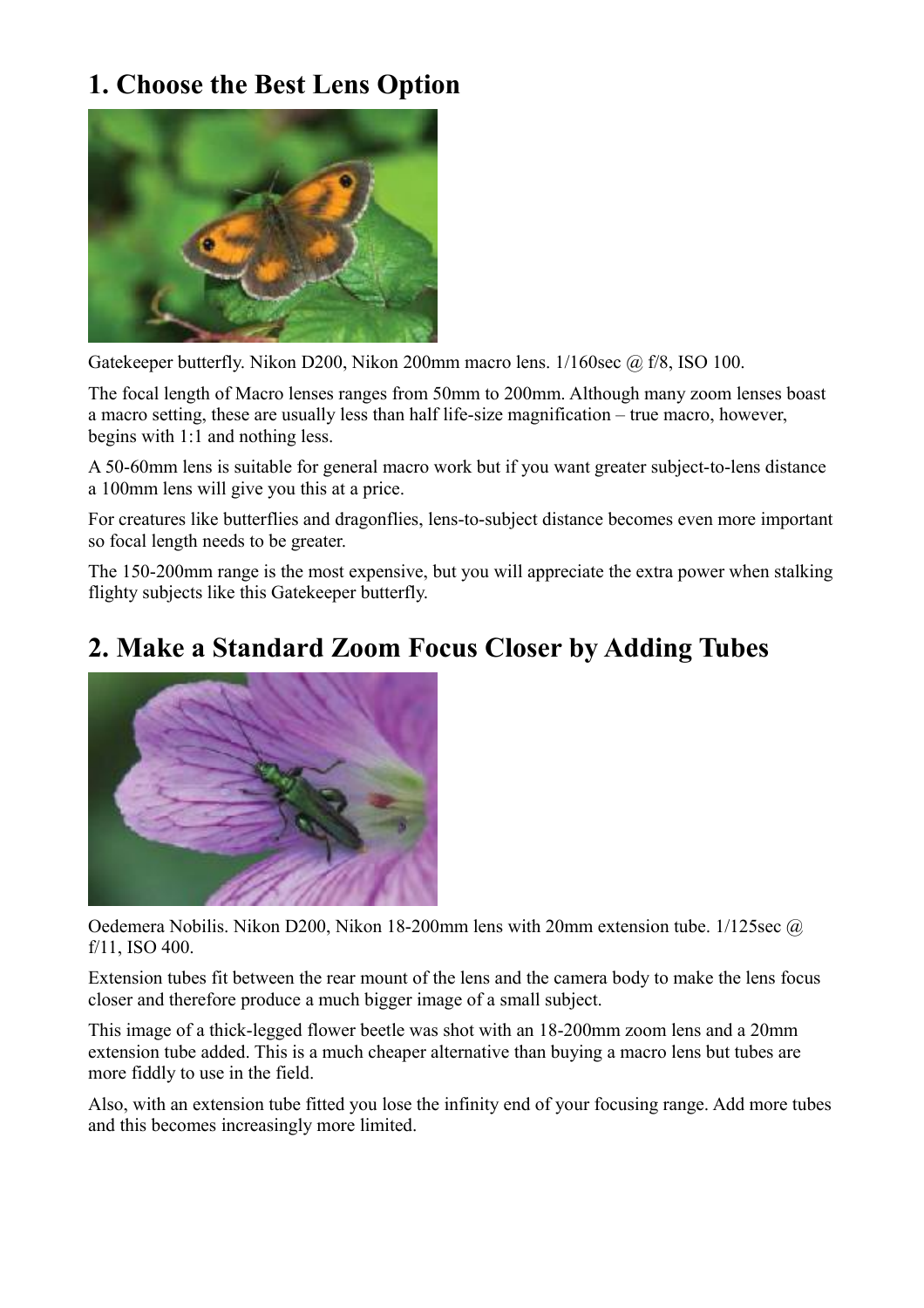### **3. Add a Dioptre to Make a Lens Focus Closer**



Golden-ringed dragonfly. Panasonic Lumix FZ30 fitted with a Cokin +3 dioptre. 1/250sec @ f/3.6, ISO 200.

Close-up filters are single-element lenses that look like magnifying glasses.

These filters screw into the front element thread and can provide an inexpensive alternative to splashing out on a pukka macro lens.

They come in a variety of strengths that are measured in dioptres.

Close-up filters are often available in sets of  $+1,+2$  or  $+4$  dioptre magnification.

Dioptres are also available to fit Cokin style square filter systems.

Add a dioptre to a bridge camera or a compact to achieve real close-up shots.

The golden ringed dragonfly shown here was shot on a Lumix FZ30 camera with a  $+3$  dioptre added to the front element.

### **4. Use Apertures to Control Depth of Field**



The left snowdrop shown here was shot at f/2.8 while the one on the right was taken at f/22.

To get the most out of available depth-of-field, select a small aperture like f/16 or even f/22.

You will find that at half-life size the depth of field you can achieve at f/22 will be only around 15mm at best.

On the other hand you may wish to go to the other extreme and show as little sharpness as possible by opening up to full aperture like f/2.8 or f/4.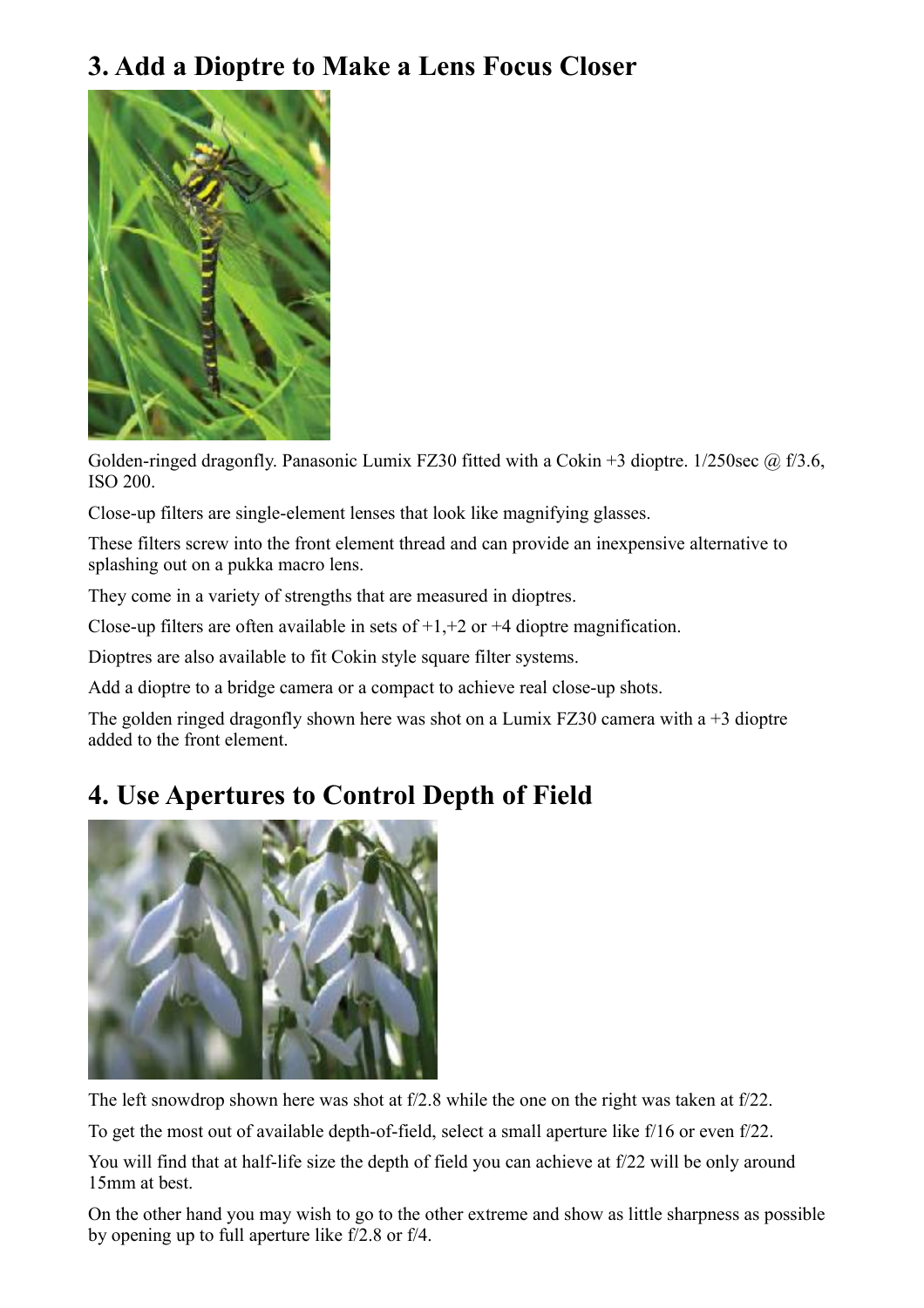One advantage of the latter option is that any out-of-focus highlights will show as circle-like bubbles that can look very attractive.

## **5. Blend Flash with Ambient**

With more static subjects it can be fun to add a blip of flash just to liven up an image.

In this composite shot of a sycamore leaf, both images were exposed for natural light; however, the bottom image was given a blip of off-camera fill-in flash and the shutter speed was increased by one stop in order to darken the background.



Sycamore leaf. Nikon D200, Nikon 105mm macro lens.  $1/125$  (top) &  $1/250$ sec (bottom)  $\omega$  f/8, ISO 100.

# **6. Use a Third Hand**

A 'third hand' device is an essential macro photography accessory. It will enable you to support or position subjects just where you want them. In turn, it can also help to provide endless possibilities of positioning backgrounds.

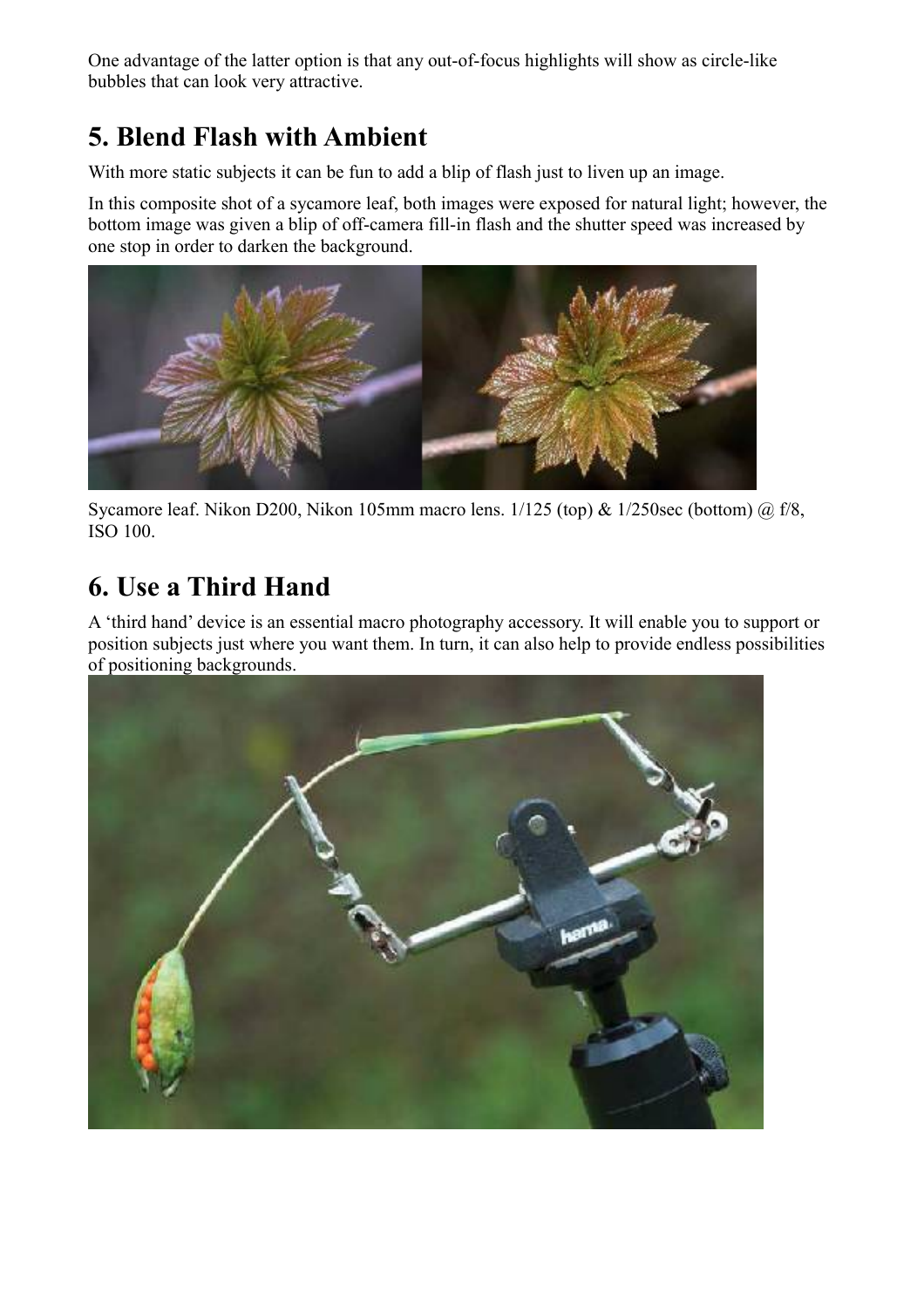## **7. Fine-tune Macro Pattern Compositions**



Fungi. Nikon D2X Nikon 105mm macro lens. 1/15sec @ f/11, ISO 100.

Although we can crop things using software later, it is best to fine-tune composition in-camera at the time of shooting as much as possible.

With close-up pattern details, ensure they either fill the frame completely so that there are no gaps around the edges.

Alternatively show the entire pattern with space all around it.

These two shots of the same fungus illustrate how these opposite approaches look in practice

## **8. Point of Focus**

It is imperative to consider the actual point of focus when working close-up with tiny subjects. You can dramatically change the appearance by where you chose to focus.

These two shots of the same teasle head were both shot at the same maximum aperture, but the point of focus was changed by a couple of millimetres to produce an entirely different effect.



Teasle head. Nikon D200, Sigma 150mm macro lens. 1/320sec @ f/5.6, ISO 100.

# **9. Check LCD Panel**

Use your rear LCD facility to ensure you have got the shot you want before moving on. Look carefully at the corners to make sure there are no intrusions.

Tidy up any unwanted debris in the scene and make sure that your composition concentrates on your subject as intended. It's also wise to carry a spare battery, as constantly reviewing shots will drain power.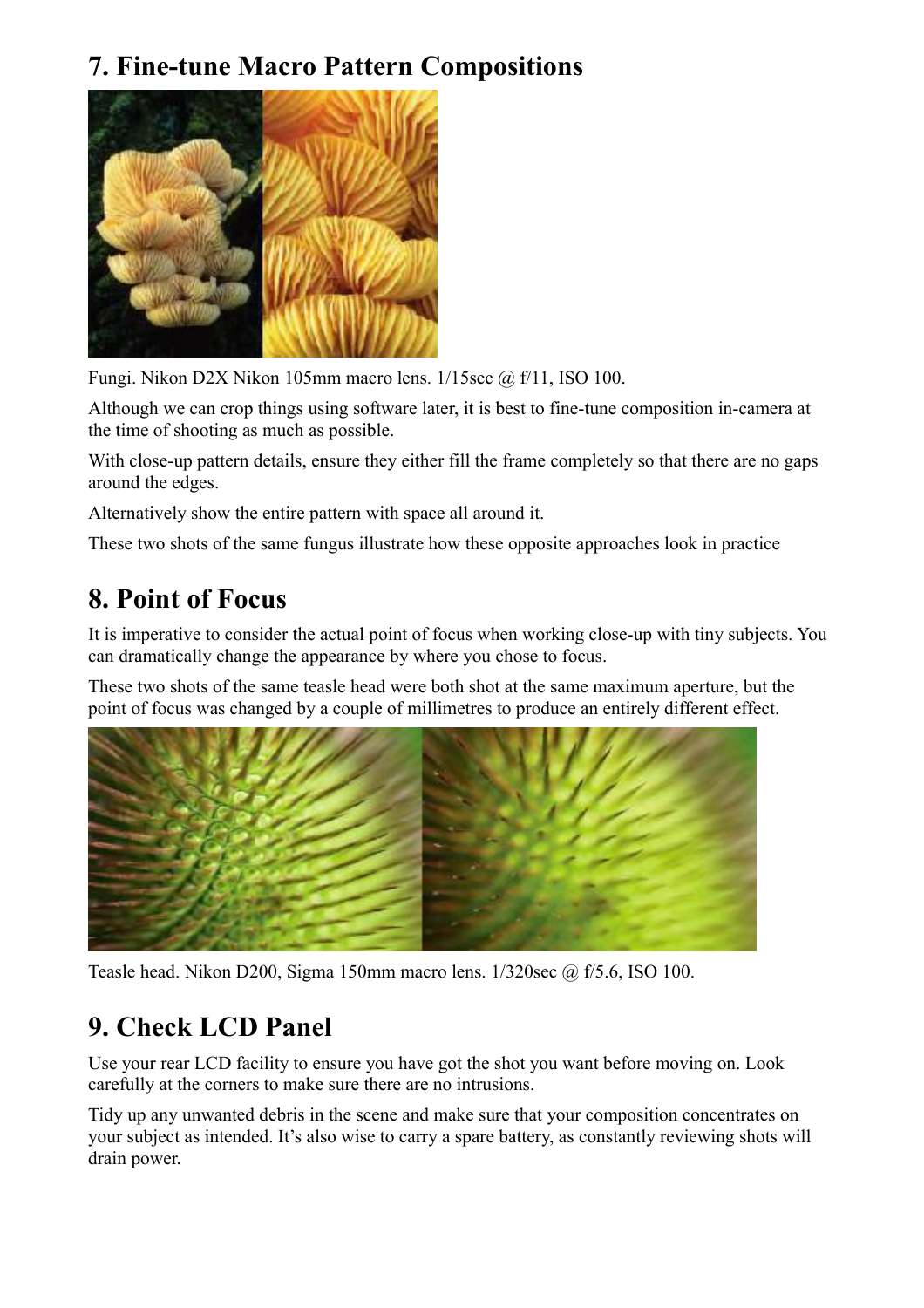

Amethyst Deceiver. Nikon D200, Sigma 150mm lens. 1/13sec @ f/4.2, ISO 100.



Raindrops on geranium leaf. Nikon D200, Sigma 150mm lens, 1/20sec @ f/16 @ 1/20, ISO 100.

## **10. Raindrops**

After rain can be an excellent time to search for macro subjects when everything is dripping with droplets of rain water.

Go in close to show how the raindrops act as miniature lenses, magnifying the veins in leaves.

### **11. Backgrounds**

Add different coloured backgrounds to macro shots to change the look of the subject.

These four backgrounds were all natural subjects but shot deliberately out of focus. Grass was used, and tree foliage and a combination of bushes and sky.

They were printed to A3 on matt paper so there was less risk of reflection when placed behind the subject, especially if a mirror or flashgun was to be used to expose the image.